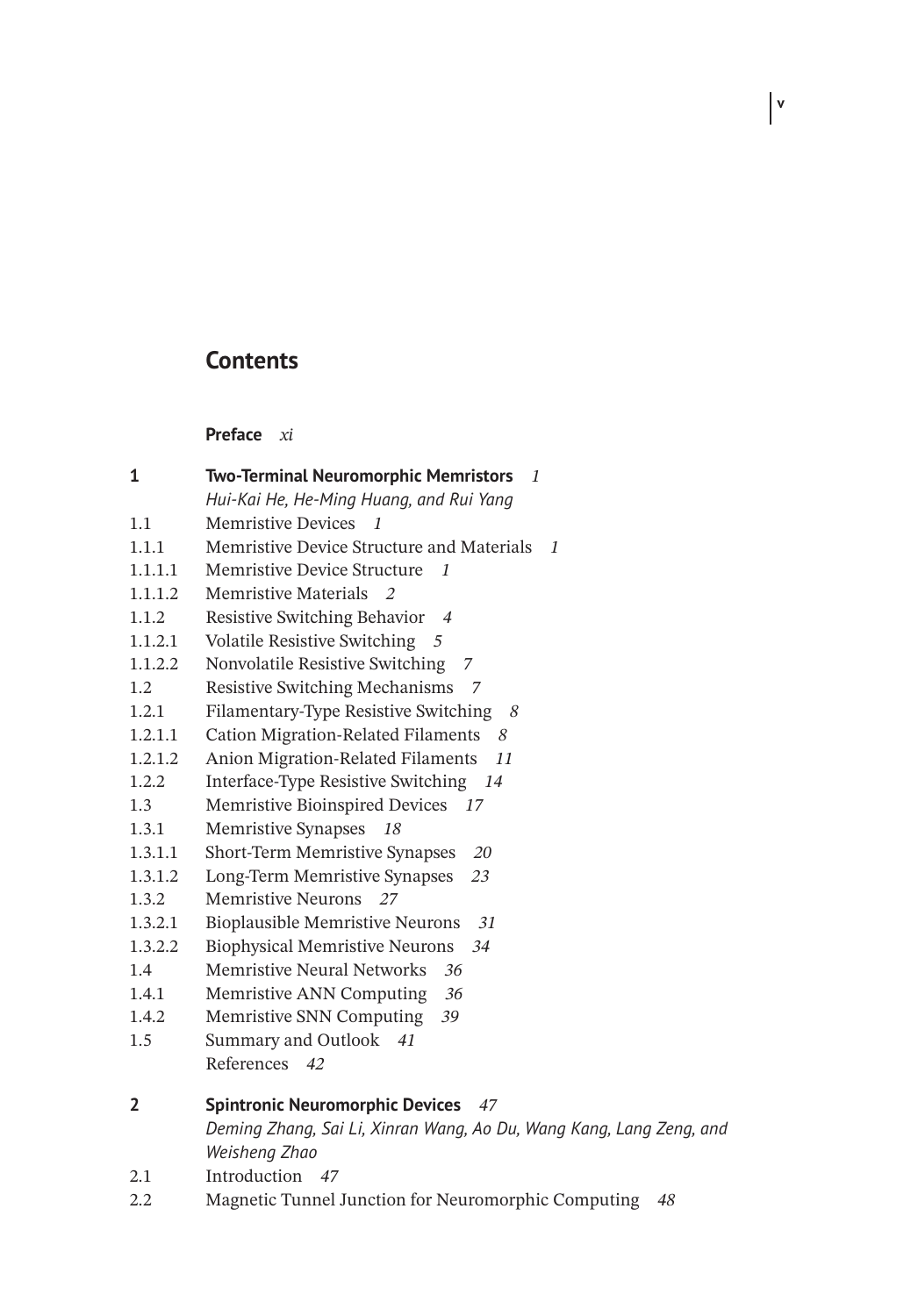- **vi** *Contents*
	- 2.2.1 Device Structure and the Write/Read Operation *48* 2.2.1.1 Binary Magnetic Tunnel Junction *48* 2.2.1.2 Multi-level Spintronic Memristor *49* 2.2.2 Working as the Synaptic Device *51* 2.2.2.1 Stochastic Binary Synaptic Device *51* 2.2.2.2 Analog-Like Synaptic Device *52* 2.2.3 Working as the Neural Device *54* 2.2.3.1 Spiking Neural Device *54* 2.2.3.2 Artificial Neural Device *57* 2.2.4 All-Spin Neural Network *61* 2.2.4.1 All-Spin Artificial Neural Network with Compound Scheme *61* 2.2.4.2 All-Spin Spiking Neural Network with Spintronic Memristor *62* 2.2.5 Summary and Outlook *62* 2.3 Skyrmion-Based Neuromorphic Computing *62* 2.3.1 The Introduction of Skyrmions *62* 2.3.2 Skyrmion-Based Synapse Devices *64* 2.3.3 Skyrmion-Based Neuron Devices *65* 2.3.4 Skyrmion-Based Reservoir Computing *67* 2.3.5 Skyrmion-Based Stochastic Computing *68* 2.3.6 Challenges and Perspectives *69* 2.4 Spin Torque Oscillators for Neuromorphic Computing *72* 2.4.1 Introduction to Spin Torque Oscillator *72* 2.4.2 Associative Memory Based on Injection Locking of STO *73* 2.4.3 Reservoir Computing Based on STO *74* 2.4.4 Recurrent Neural Network based on Delayed Feedback of STO *75* 2.4.5 Neuromorphic Computing Based on the Synchronization of STO *77* 2.4.6 Problems and Perspectives *77* 2.5 Conclusion and Outlook *80* References *80* **3 Multiterminal Neuromorphic Devices with Cognitive Behaviors** *91 Li Qiang Zhu, Jia Cheng Cai, Zheng Yu Ren, Wen Xiong, and Qing Wan* 3.1 Introduction *91* 3.2 Multiterminal Neuromorphic Memristors *92* 3.2.1 Memristor-Based Neuromorphic Devices *92* 3.2.2 Multiterminal Memristor for Neuromorphic System *96* 3.2.2.1 Synaptic Competition and Cooperation on Multiterminal Memristor *96* 3.2.2.2 Heterosynaptic Plasticity on Multiterminal Memristor *97* 3.2.2.3 Multiterminal Memtransistor *98* 3.3 Multiterminal Neuromorphic Transistors *99* 3.3.1 Neuron Transistors *99* 3.3.2 Neuromorphic Devices for Chemical Biosensor Applications *101* 3.3.2.1 Chemical Biosensors *101* 3.3.2.2 Neuron Transistors for Chemical Biosensor *102*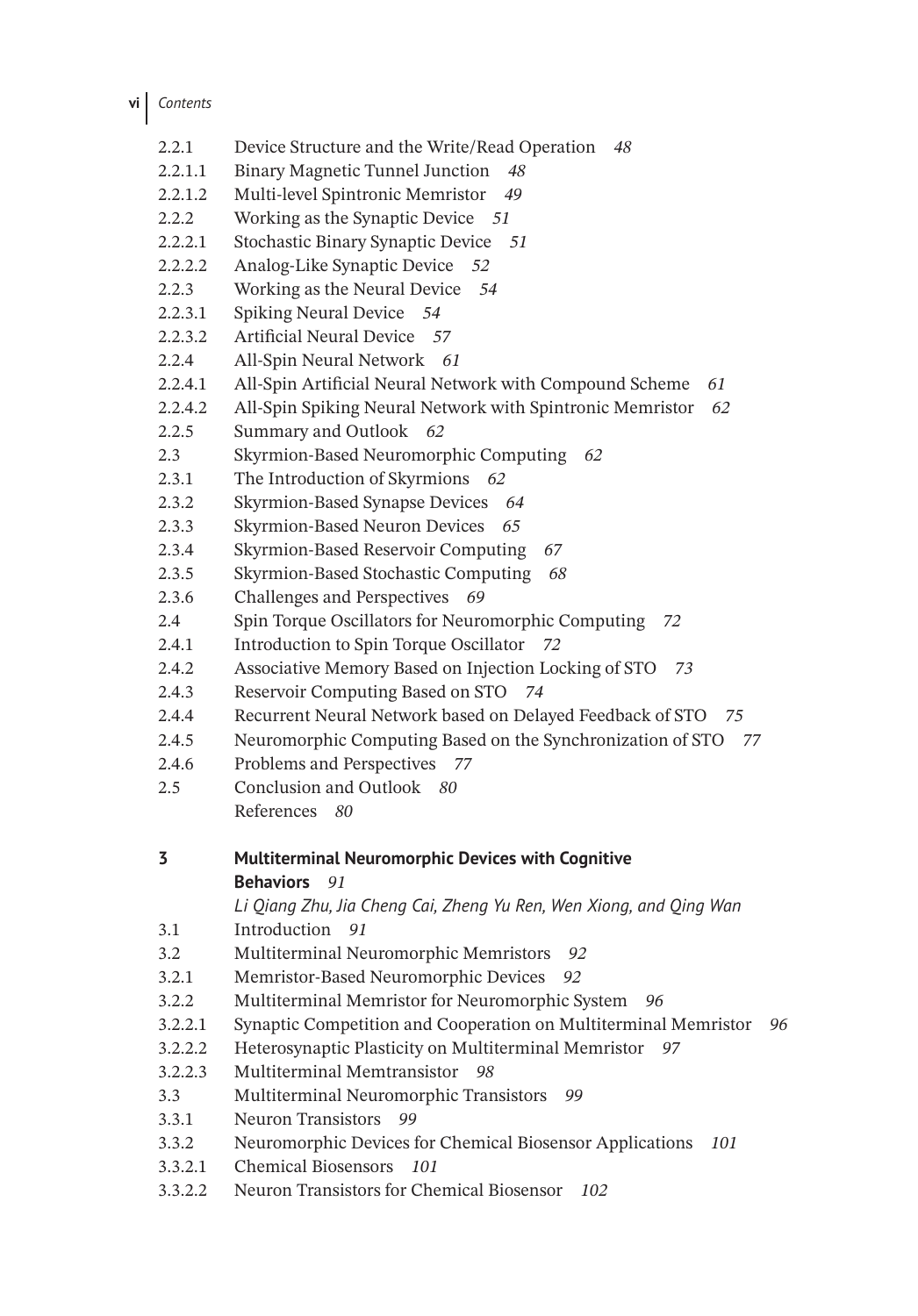- 3.3.2.3 Multi-gate Neuromorphic Transistor for pH Sensor *103*
- 3.3.3 Dendritic Algorithm on Multiterminal Neuromorphic Transistors *103*
- 3.3.3.1 EGT-Based Neuromorphic Transistors *103*
- 3.3.3.2 Multi-gate Neuromorphic Transistor *105*
- 3.3.3.3 Dendrite Neuron and Dendritic Algorithm *106*
- 3.3.3.4 Multi-gate Neuromorphic Transistor for Pattern Recognition *109*
- 3.4 Neuromorphic Transistors for Perception Learning Activities *109*
- 3.4.1 Artificial Tactile Device *109*
- 3.4.2 Artificial Vision Device *112*
- 3.4.3 Artificial Auditory Device *113*
- 3.5 Conclusion and Outlook *114* Acknowledgments *116* References *116*

## **4 Neuromorphic Devices Based on Chalcogenide Materials** *125*

*Jia Chen, Yifan Lu, Zhe Yang, Yi Li, and Xiangshui Miao*

- 4.1 Introduction *125*
- 4.2 Ovonic Memory Switching (OMS) and Threshold Switching (OTS) in Chalcogenide Materials *126*
- 4.3 Artificial Synapses Based on MS Behaviors *129*
- 4.4 Artificial Neurons Based on TS Effects *136*
- 4.5 Hardware Neural Networks *139*
- 4.6 Summary and Outlook *143* References *144*

## **5 Neuromorphic Devices Based on Organic Materials** *149*

- *Junyao Zhang and Jia Huang*
- 5.1 Introduction *149*
- 5.2 Two-Terminal Organic Neuromorphic Devices *149*
- 5.2.1 Metal Filament Conducting-Based Memristors *150*
- 5.2.2 Redox Reaction-Based Memristors *152*
- 5.2.3 Ion Migration-Based Memristors *153*
- 5.2.4 Charge Trapping-Based Memristors *155*
- 5.3 Three-Terminal Organic Neuromorphic Devices *157*
- 5.3.1 Floating-Gate Transistors *157*
- 5.3.2 Electrolyte-Gate Transistors *158*
- 5.3.3 Ferroelectric-Gate Transistors *162*
- 5.3.4 Optoelectronic Transistors *164*
- 5.4 Innovative Applications of Organic Neuromorphic Devices for Bionic Perception Systems *165*
- 5.4.1 Artificial Visualization Systems *166*
- 5.4.2 Tactile-Perception Systems *167*
- 5.5 Summary and Outlook *169* References *170*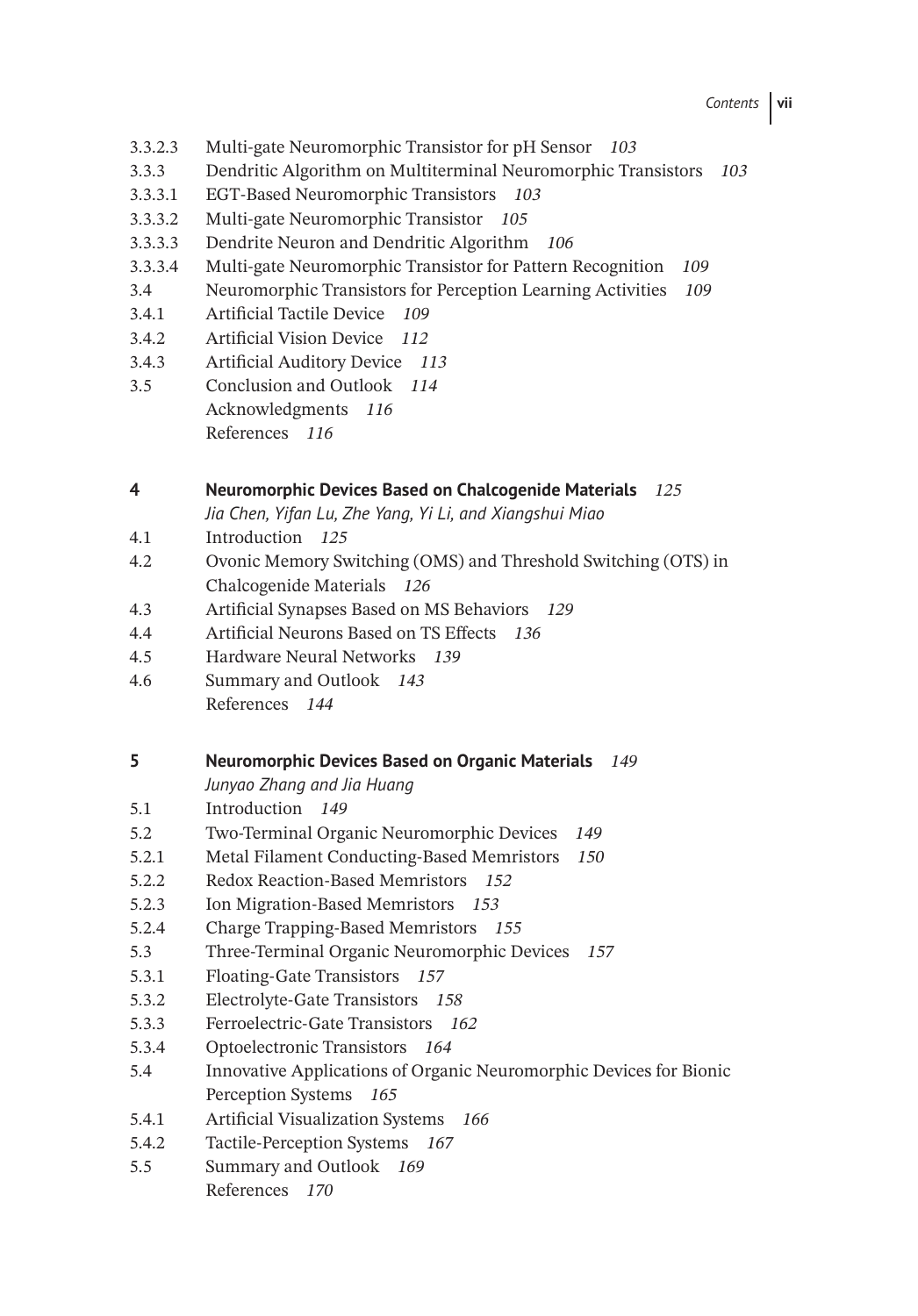**viii** *Contents*

| 6       | <b>Neuromorphic Computing Systems with Emerging</b>                       |
|---------|---------------------------------------------------------------------------|
|         | Devices 173                                                               |
|         | Qiumeng Wei, Jianshi Tang, Bin Gao, Xinyi Li, He Qian, and Huaqiang Wu    |
| 6.1     | Introduction 173                                                          |
| 6.1.1   | <b>Background Introduction</b><br>173                                     |
| 6.1.2   | The Motivation for Neuromorphic Computing<br>174                          |
| 6.1.3   | Progress and Challenges of CMOS-Based Neuromorphic                        |
|         | Computing 174                                                             |
| 6.1.4   | Principles of Memristors<br>- 176                                         |
| 6.2     | <b>DNNs Based on Synaptic Devices</b><br>178                              |
| 6.2.1   | Device Performance Requirements<br>178                                    |
| 6.2.2   | Array Demonstrations<br>179                                               |
| 6.2.3   | Chip and System Implementations<br>183                                    |
| 6.2.4   | Architecture and Algorithm Optimization<br>185                            |
| 6.2.4.1 | Quantization<br>185                                                       |
| 6.2.4.2 | Nonideal Analog Switching Characteristics<br>186                          |
| 6.2.4.3 | Synaptic Array Size<br>186                                                |
| 6.3     | SNNs Based on Neuromorphic Devices<br>187                                 |
| 6.3.1   | Learning Rules and Memory Principles<br>188                               |
| 6.3.1.1 | Synapses and Neurons in SNNs<br>188                                       |
| 6.3.1.2 | Learning Algorithms and Benchmarks for SNNs<br>188                        |
| 6.3.2   | SNNs with Synaptic Devices and Neuronal Devices<br>189                    |
| 6.3.2.1 | Synaptic Devices with Plasticity<br>189                                   |
| 6.3.2.2 | Neuronal Devices 191                                                      |
| 6.3.3   | SNN Implementations with Synaptic Arrays<br>192                           |
| 6.4     | Other Neuromorphic Systems<br>196                                         |
| 6.4.1   | Hyperdimensional Computing<br>196                                         |
| 6.4.2   | Dendritic Computing<br>196                                                |
| 6.4.3   | Reservoir Computing<br>202                                                |
| 6.4.4   | Oscillatory Neural Network 203                                            |
| 6.4.5   | Hopfield Neural Network and Simulated Annealing<br>203                    |
| 6.5     | Summary and Outlook 204                                                   |
|         | References 206                                                            |
|         |                                                                           |
| 7       | <b>Neuromorphic Perceptual Systems with Emerging</b>                      |
|         | <b>Devices</b><br>217                                                     |
|         | Ying Zhu, Changjin Wan, and Qing Wan                                      |
| 7.1     | Background 217                                                            |
| 7.2     | Sensation and Perception<br>218                                           |
| 7.2.1   | From Sensation to Perception<br>218                                       |
| 7.2.2   | Pursing Artificial Perception by Neuromorphic Devices<br>219              |
| 7.3     | Implementation of Artificial Perception 221                               |
| 7.3.1   | Building Block of Artificial Perception: Artificial Sensory Neuron<br>221 |
| 7.3.2   | Intelligent Tasks Based on Artificial Perception 223                      |
| 7.3.2.1 | Pattern Recognition Tasks<br>224                                          |
|         |                                                                           |